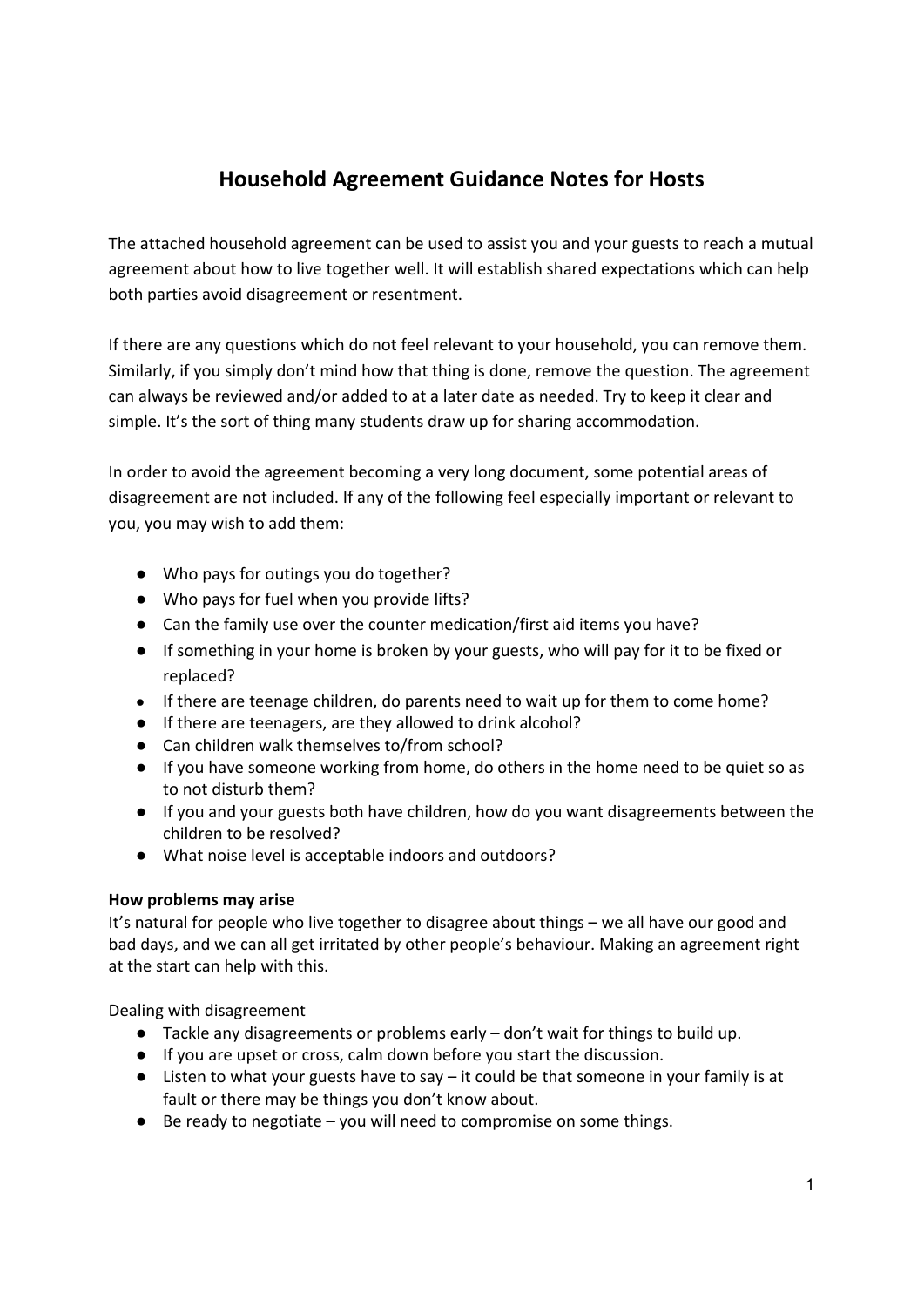● Choose your battles – you can't sort everything out at once, so what is most important to you.

#### Language

- You are doing this in your first language it's much harder for the guests.
- Try and remember to talk slowly and clearly and using simple language.
- Realise that a problem may arise from a genuine misunderstanding to do with language.
- **•** Remember it's incredibly tiring to use another language the whole day after a certain point in the day/evening, your brain can just give up!
- Do find out how to use Google translate.
- There are Ukrainian volunteers who can help with interpretation if you really need them, but try and talk things out first.

#### Emotional sensitivity

- Your guests are likely to have had a long, tiring and possibly frightening journey they will need to catch up on sleep.
- Your guests may have had some traumatic experiences which they may or may not want to talk about – don't ask intrusive questions and wait for them to open up.
- Your guests will be worried about friends and relatives in Ukraine and other countries, and may be trying to contact them at all hours of day and night.
- If you like watching TV news or listening to radio news, check if your guests do or don't want to hear information and news about Ukraine and inform them if you want to get the news.
- It's very difficult being a guest in someone else's home, especially if they are a stranger. We British people often expect others to express gratitude (perhaps more often than is usual in other cultures).

## The host/guest relationship

This will go through phases, ups and downs. There may be a honeymoon period – or difficulties right from the start! Keep a sense of humour and don't give up too soon. It really is usually possible to sort things out! Don't forget that your guests are not going to be exactly like those in other families. And not all hosts are the same – Ukrainians will have different experiences in different homes and are likely to compare notes. But it's going to be helpful if you can be clear about what is important in your home.

It's a generous and important thing that you're doing, and well worth the challenge. You will certainly learn a lot – both about your guests and Ukraine, but also about yourself and your family. You may even end up with friends for life!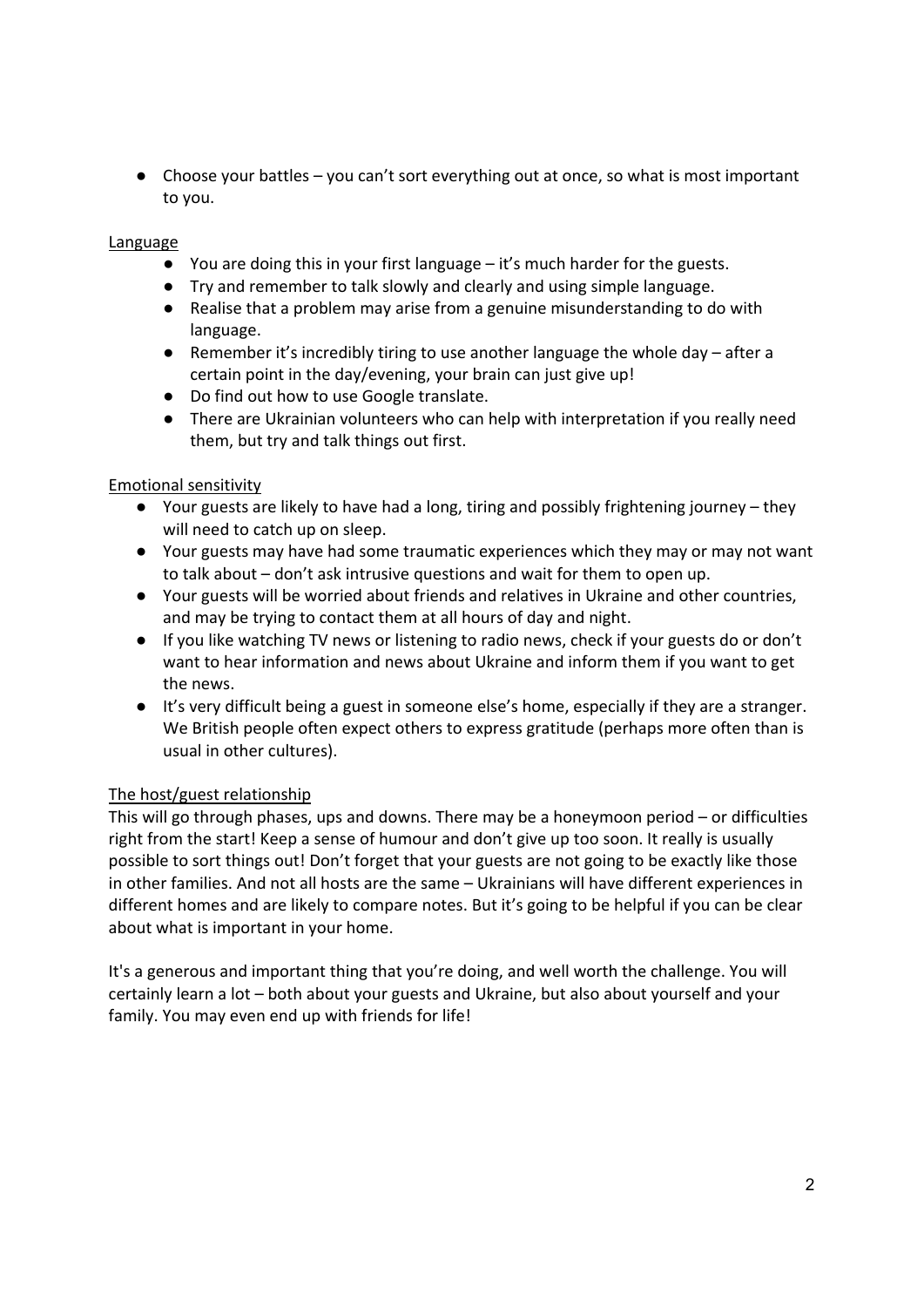# **Household Agreement**

This agreement will help us live together well. It will help everyone know how we can share a home together. The agreement explains who does what in our home and how we all like things to be done. We can change it in the future if we need to.

Each question provides sample answers. You can circle the relevant answers or you can create your own.

## What is shared?

**Which spaces in our home are shared? Which spaces are private? (Circle in the lists below)** 

Shared Sitting room Kitchen Dining room Cupboards/storage space **Office** Toilets & bathrooms Utility room Bedrooms Conservatory Garden Garage Cellar

**Private** Sitting room Kitchen Dining room Cupboards/storage space **Office** Toilets & bathrooms Utility room Bedrooms Conservatory Garden Garage Cellar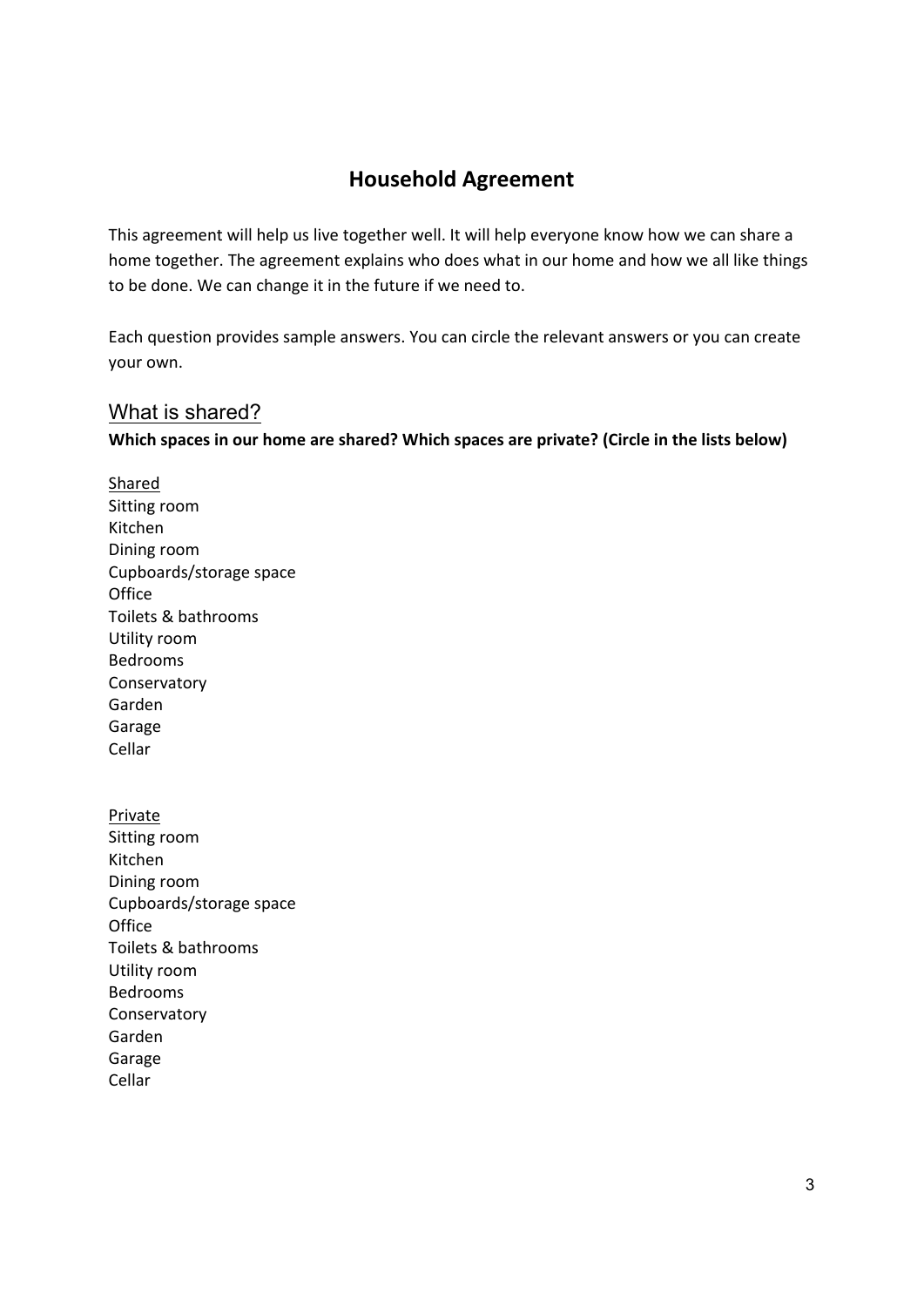#### **Will we share food and drink?**

Share all food/drink Share only some food/drink Not share any food/drink

#### **Where should we keep food that isn't to be shared?**

In a designated (specific) cupboard or shelf In private rooms Label it

Will we share cleaning supplies, laundry detergent and loo roll? Yes No

**Are the things in the sitting room like the TV, game consoles, toys and books to be shared?**  Yes No Only these items are shared:

**Does anyone have special items that they don't want anyone else to touch?**  Yes (show it) No

#### Money

**Who will pay for food?**  Host Split the cost Each family buys their own

## **Who will pay for household items like laundry detergent, washing up liquid, soap, shampoo,**

**loo roll, etc?**  Host Split the cost Each family buys their own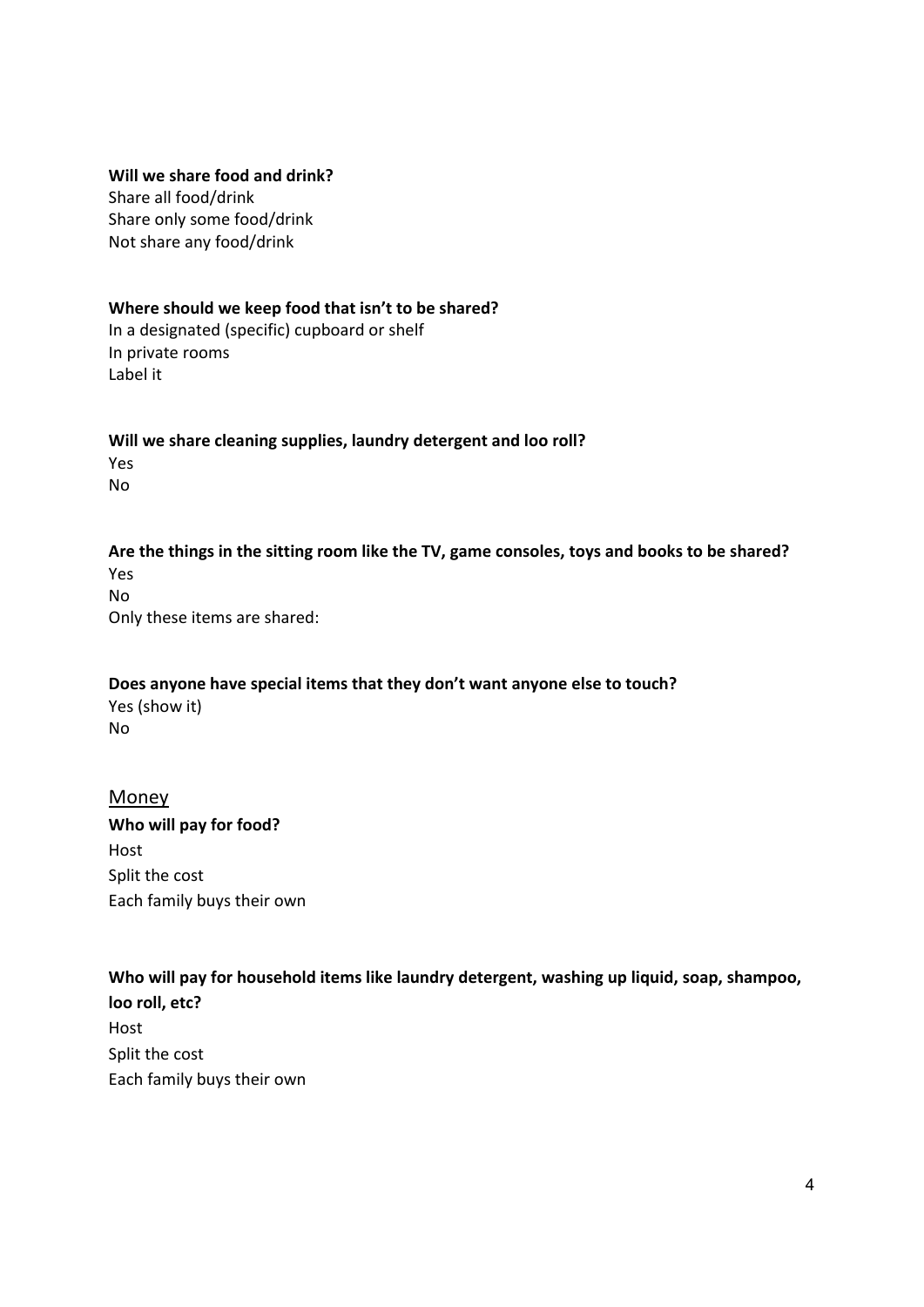**Will the Ukrainian family need to pay for a share of the gas, electricity or water? If so, how**  much?

Yes, £\_\_\_\_\_\_\_\_/month No

#### Using the phone, internet and TV

**Can the phone be used? Local calls only or also international? Is a contribution to the cost needed? If so how much?** 

Yes, all calls Yes, local calls only No Contribution to cost? \_\_\_\_\_\_\_\_\_\_\_\_\_\_\_\_\_\_

#### **Are there house rules on mobile phones, like not using them at the table?**

No special rules No phones at table No phones after pm Other:

## **Can the wifi be used? Are there times when someone working from home needs priority?**  No it can't be used Yes it can be used Times when \_\_\_\_\_\_\_\_\_\_\_\_ needs priority are \_\_\_\_\_

#### **Can the TV be used by everyone? Does it need to be off at certain times?**

Yes it can be used No it can't be used It needs to be off after \_\_\_pm

Cleaning and housework **Who cleans the kitchen?** Host cleans kitchen Both families clean up after themselves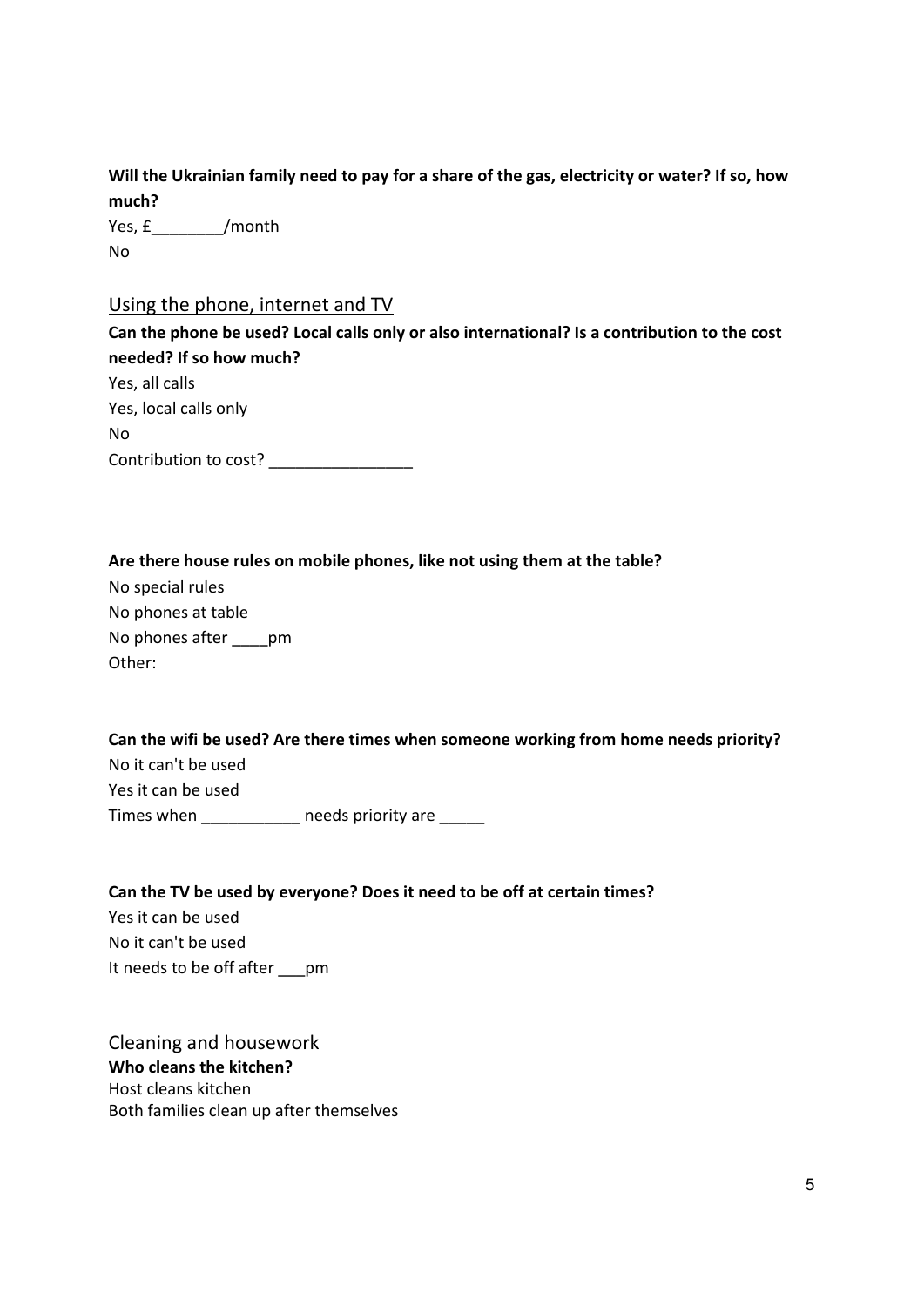Take turns cleaning

#### **How often should dishes, pots and pans be washed?**

Dishes, pots and pans washed after each use Dishes, pots and pans washed once daily

#### **Who cleans communal rooms and bathrooms?**

Host Take turns Other:

#### **How often should communal rooms and bathrooms be cleaned?**

Daily Every other day Weekly Other:

#### When can the washing machine and/or dryer be used?

Anytime Only at night Only at these times:

Going out and coming in **Who will have keys?** 

**Can outdoor shoes be worn inside?**  Yes No

#### **Where should bags and shoes be stored?**

By the door In the hallway In a cupboard/wardrobe On pegs/shoe rack Other: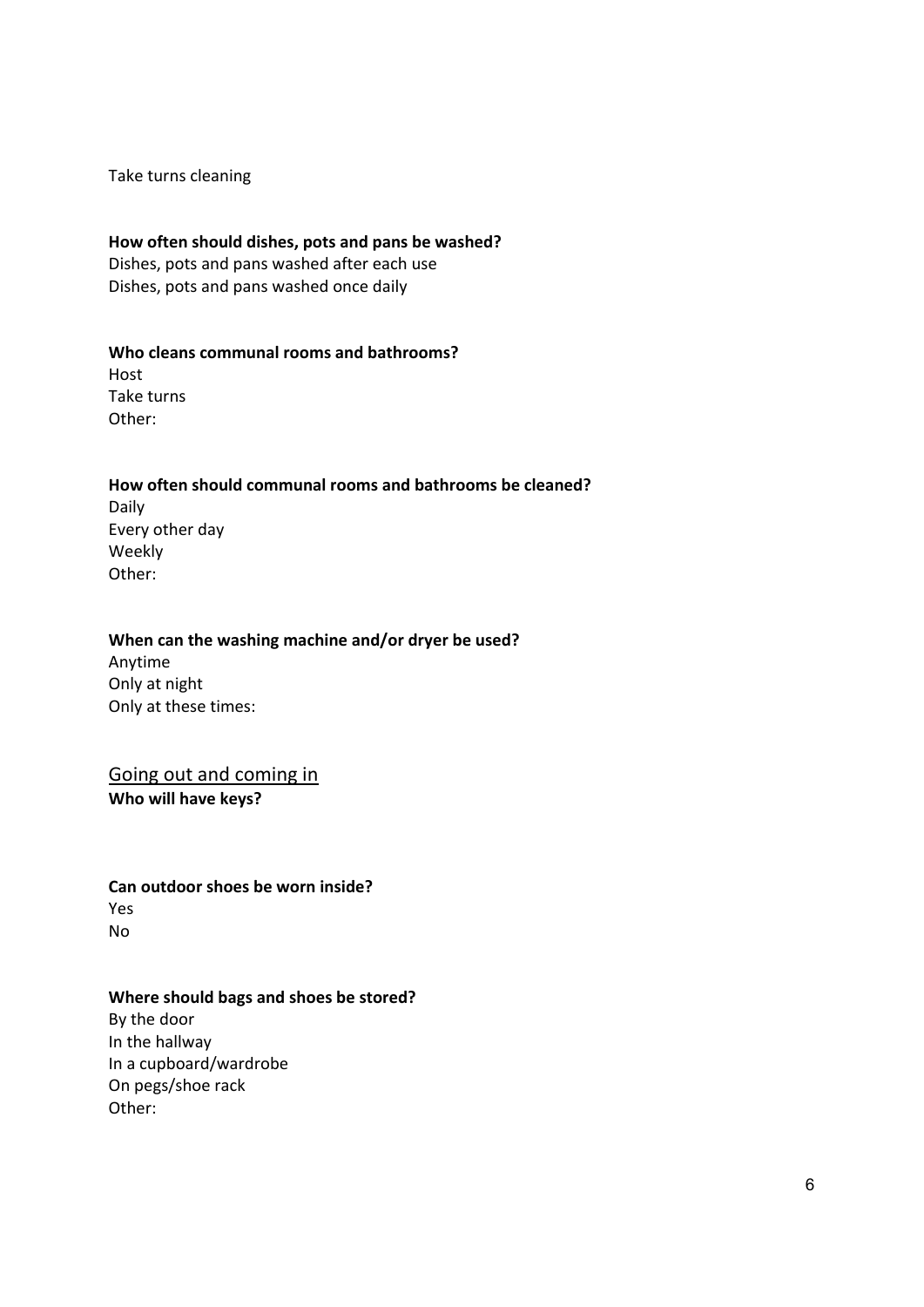**What time should everyone be home by?**  Weekdays: Weekends:

**Can the Ukrainian family have visitors? How many and how often? How long can they stay for?**  Yes No

\_\_\_\_ people at a time for \_\_\_\_ hours

Bed times **When do people need to be quiet?**  After \_\_\_ pm and until \_\_\_am

Use of car **Can the host help with lifts?**  Yes No Only very occasionally

## **How far ahead should the Ukrainian family ask if they need a lift?**  When it's needed

That morning The day before The week before

Smoking **Is smoking/vaping ok inside? Outside?**  Not ok inside or outside Ok inside Ok outside (show where)

Alcohol **Is it ok to drink alcohol in the home?**  No alcohol Drinking is ok but not being drunk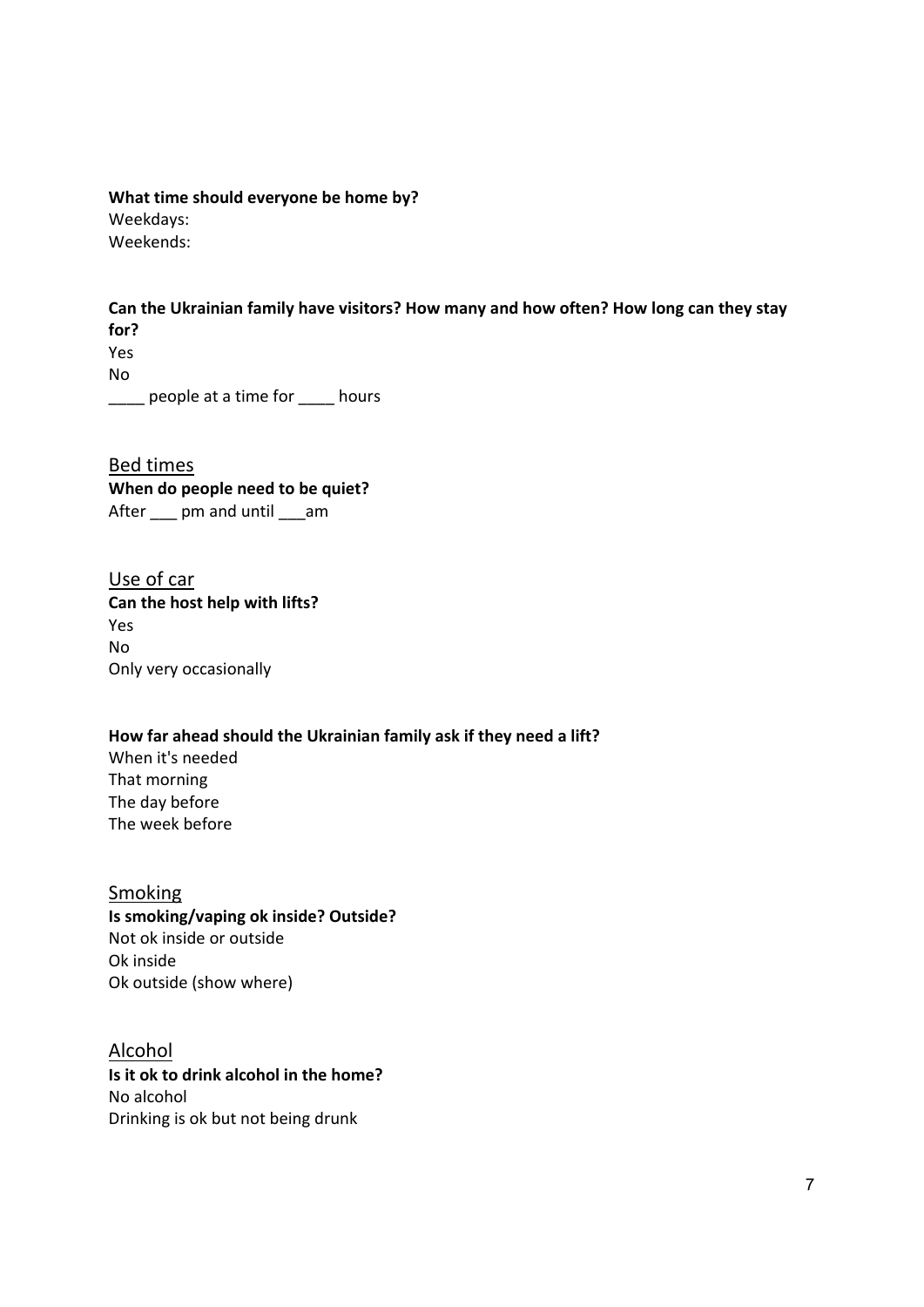Ok only on certain days Ok any day

## **For homes with children**

Disciplining

#### **Are there kinds of discipline that are not allowed in the home?** No hitting No shouting

Other:

## **What should the host/Ukrainian parent do if the other person's child misbehaves?**

Discipline the child Tell the other parent so they can handle it

# Childcare and supervision

**Can the host offer any childcare?**  Yes No Only very occasionally

## **When should childcare be requested/arranged?**

When it's needed That morning The day before The week before

## **Can the parent leave the children at home while the parent is out? For how long?**

Children can't be left at home while the parent is out. Children can be left at home for \_\_\_\_ hours at a time.

## **Can the children have friends over?**

Yes No Yes, but only on these days/times: